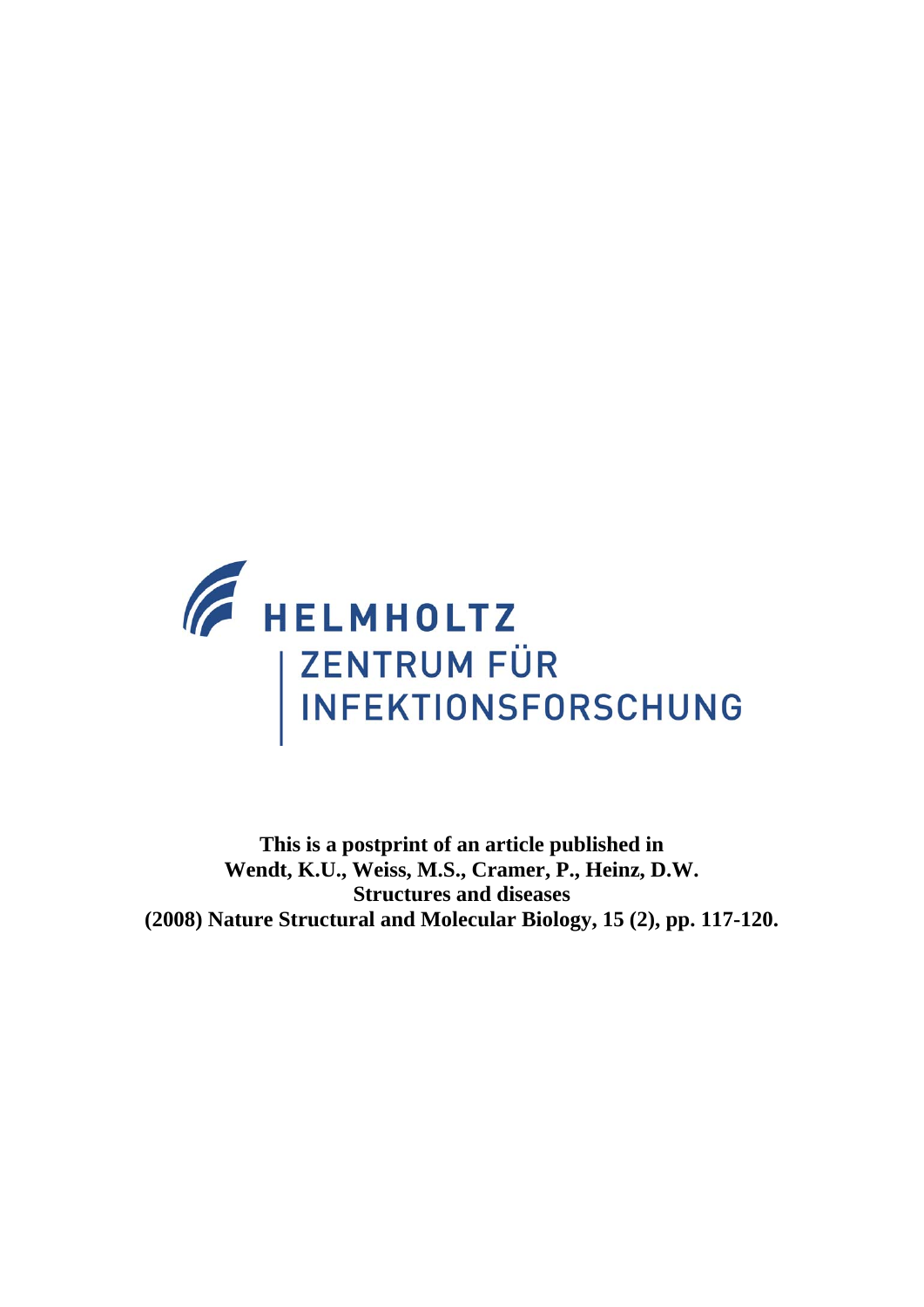## **Structures and diseases**

**K. Ulrich Wendt, Manfred S. Weiss, Patrick Cramer, Dirk W. Heinz\*** 

*K. Ulrich Wendt is in the Department of Chemical and Analytical Sciences at Sanofi-Aventis, D-65926 Frankfurt, Manfred S. Weiss is in the EMBL c/o DESY, Notkestrasse 85, D-22603 Hamburg, Germany, Patrick Cramer is in the Gene Centre, Ludwig-Maximilians-University, Feodor-Lynen-Strasse 25, D-81377 Munich, Germany, Dirk W. Heinz is in the Division of Structural Biology, Helmholtz Centre for Infection Research, Inhoffenstrasse 7, D-38124 Braunschweig, Germany.* 

*e-mail: dirk.heinz@helmholtz-hzi.de* 

**Structural biology continues to make significant contributions towards an atomic resolution understanding of molecular constituents and mechanisms underlying human diseases as recently discussed at the international** *Murnau Conference on Structural Biology of Disease Mechanism* **held in Murnau, Germany.** 

From its very beginning biostructural research has not only provided tremendous breakthroughs in basic biological processes but has also significantly contributed to the understanding of the molecular mechanisms underlying human disease. This was first exemplified when Max Perutz and colleagues elucidated the molecular pathology of human hemoglobin mutations<sup>1</sup> leading to sickle cell anemia. More recently, the threedimensional structures of many human and pathogen derived proteins have served as templates for structure based drug design, a method which is now broadly applied in the discovery and optimization of small molecule therapeutics. Nowadays, many of the required target structures are determined at greatly increased rates in the context of structural genomics<sup>2</sup>. Beyond single protein approaches, structural biology is now *en route* towards a high resolution picture of the cell assessing permanent and transient protein-protein and protein-nucleic acid complexes at steadily increasing levels of complexity. One would assume, that an ever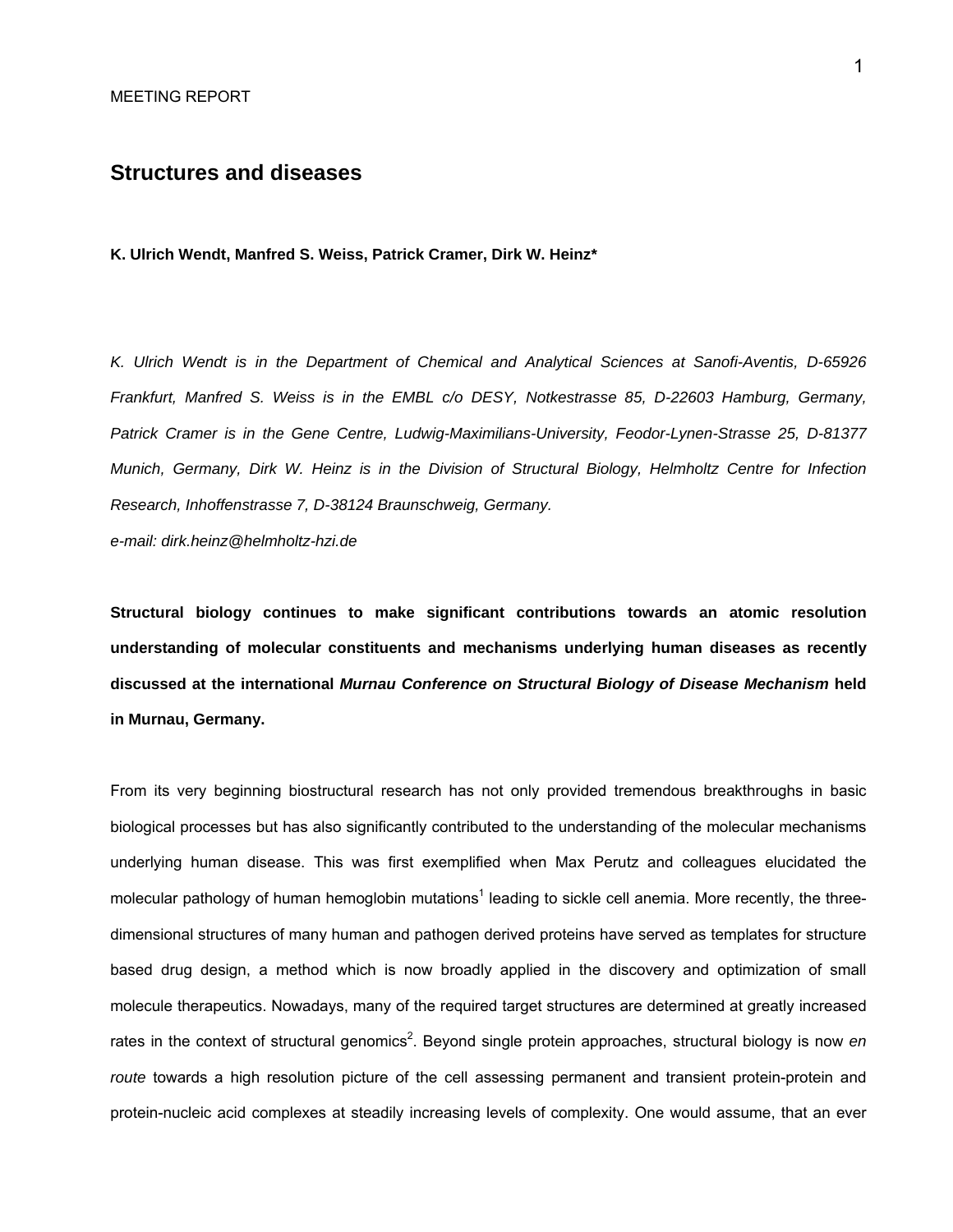more integrated understanding of the molecular mechanism of human disease will emerge on this path, while a formidable challenge to the field may arise in translating the emerging level of biomolecular complexity into concrete intervention strategies. In early September 2007 about 180 structural biologists and biochemists met in the picturesque town of Murnau, located at lake Staffelsee in the Bavarian alpine upland, to discuss and reflect on these questions, in view of recent biostructural data that relate to the molecular determinants of human diseases including microbial and viral infections, protein misfolding diseases, cancer and metabolic diseases. These topics were addressed during five scientific sessions accompanied by two poster sessions and ample time for discussions (Figure 1). The scientific part of the meeting was complemented by a popular traditional Bavarian style social programme.

The meeting started out with the "Murnau lecture" held by Wim Hol (University of Washington, Seattle), who has focussed his research for several decades on the structures of key proteins from often neglected tropical diseases. In his lecture Wim Hol gave an impressive overview on the molecular mechanism of maturation and activity of cholera toxin starting from its assembly in the periplasm via its translocation out of the cell by a type II secretion system up to its subsequent interactions with host cell components<sup>34</sup>. With the example of the Medical Structural Genomics of Pathogenic Protozoa (MSGPP) program, he also demonstrated the power of integrating structural biology and biophysical screening approaches to quickly obtain novel lead structures for potential drug targets<sup>5</sup>.

The first session on infectious diseases was opened by Gabriel Waksman (Institute of Structural Molecular Biology, UCL and Birkbeck College, London), who investigates the assembly process of bacterial pili, which are multisubunit assemblies on the bacterial surface. In uropathogenic *Escherichia coli* they function as virulence determinants critical for host cell recognition. He highlighted the role of a specific chaperone that donates one of its β-strands to the incomplete Ig fold of the subunits while these are transported to an outer membrane platform called usher, where the pilus is assembled. Here, the chaperone strand is exchanged with the strand of the neighbouring subunit of the growing pilus in a process referred to as "donor-strand exchange"<sup>6</sup>. Waksman furthermore combined biostructural and biophysical methods to demonstrate that the exchange mechanism proceeds through a zip-in-zip-out process involving a transient intermediate complex that plays key roles in subunit ordering and pilus biogenesis termination<sup>78</sup>. This multidisciplinary approach also led to the characterization of small molecule inhibitors of pilus formation, bicyclic 2-pyridones termed pilicides, which suppress the assembly of this multimodular virulence factor by interrupting the protein-protein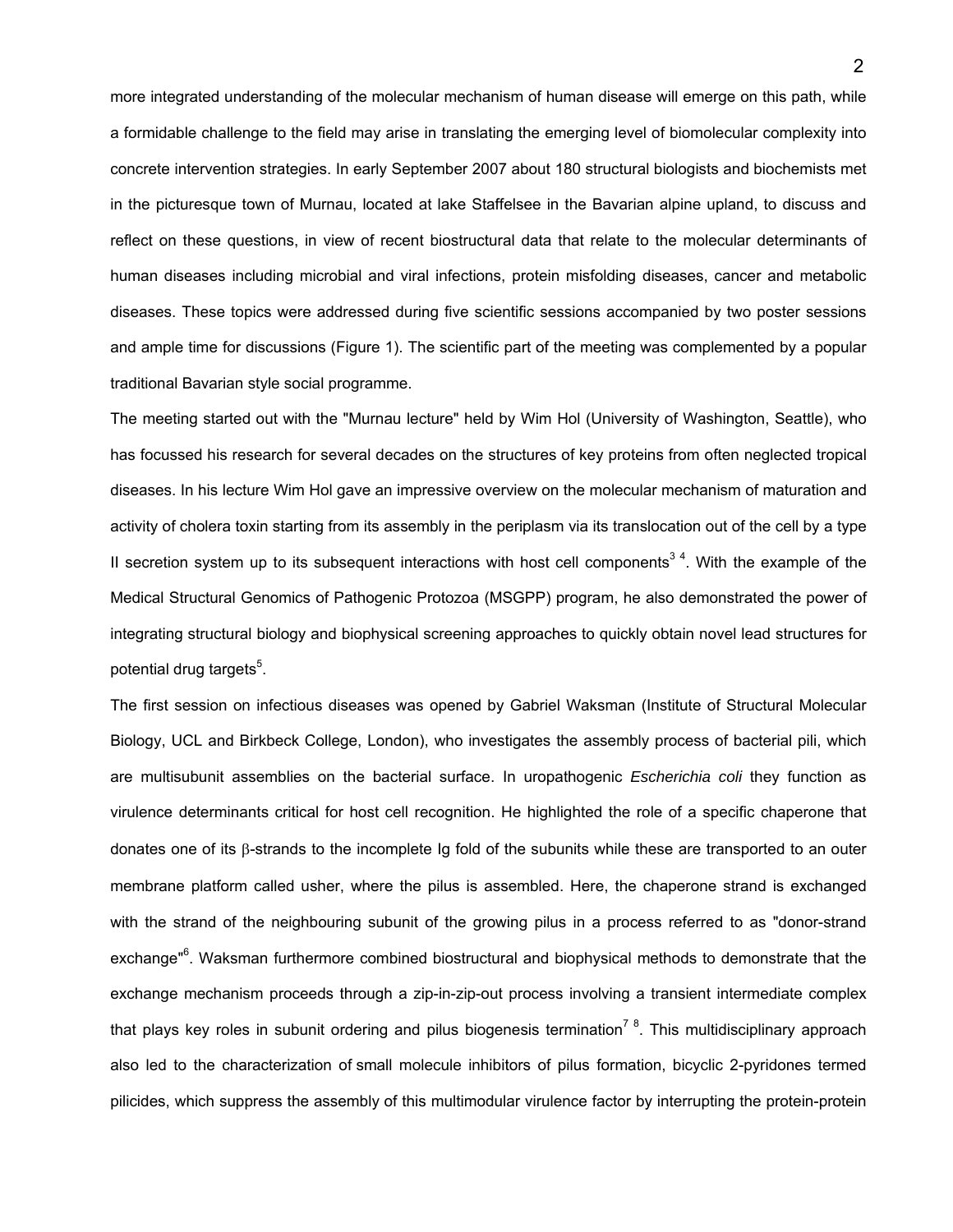interactions of the chaperone with the usher<sup>9</sup> This approach nicely demonstrates how the cooperative assembly of a fibrillar virulence factor on the cell surface can be disrupted by targeting non-cooperative events during the assembly process.

Similar to pili, type III secretion systems (T3SS) are important virulence elements of well-known Gramnegative bacterial pathogens like *Shigella flexneri* and *Yersinia pestis*. On the bacterial surface T3SS form needle-like devices which can penetrate the host cell membrane and deliver effectors into the host cell where they often cause a "reprogramming" of host cell processes for the pathogens' benefit. Steven Johnson (University of Oxford), who is studying the assembly of the complex T3SS apparatus, presented a hybrid approach utilizing electron microscopy, X-ray crystallography and molecular modelling. This has provided a first near atomic model of a T3SS needle<sup>10</sup> and atomic models of proteins associated with the tip of the needle<sup>11</sup>. Investigations are currently underway to probe the structural basis for regulation of assembly of this complex multi-protein structure. Erec Stebbins (Rockefeller University, New York) presented a wealth of structural data on the mechanisms of potentially druggable T3SS effectors of pathogenic bacteria. A striking example is the *Yersinia* protein kinase A (YpkA) which is able to disrupt the actin cytoskeleton of the host cell. The structure of YpkA in complex with the small GTPase Rac1 shows that YpkA acts as a mimic of guanine nucleotide dissociation inhibitors (GDIs) for Rac1 leading to the disruption of the actin cytoskeleton<sup>12</sup>. Deshmukh Gopaul (Institute Pasteur, Paris) presented data on the exchange of genetic information between bacteria, a process critical for bacterial adaptation to changing environmental conditions and resistance against antibiotics. This process relies on integron integrases, enzymes which mediate DNA recombination between short symmetric DNA sequences. The structure of the integron integrase from *Vibrio cholerae* bound to a DNA substrate shows that the enzyme recognizes the structure of the DNA rather than a specific sequence thus providing a structural explanation for its broad substrate specificity<sup>13</sup>. Gunther Kern and Gautam Sanyal (AstraZeneca, Boston) presented the industrial perspective on the search for new antibiotics by further exploiting the notoriously vulnerable cell wall biosynthesis. They showed that glutamate racemases, that exist in distinctly functional oligomeric states, are highly suitable target enzymes for narrow-spectrum antimicrobial agents that are badly needed e.g. against nosocomial, i.e. hospital-acquired infections<sup>14</sup>. Hartmut Niemann (Helmholtz Centre for Infection Research, Braunschweig/University of Bielefeld) showed how a bacterial invasion protein (InlB from *Listeria monocytogenes*) exploits the signalling pathway set off by the receptor tyrosine kinase and protooncogene Met to promote bacterial uptake by the host cell. The structure of the complex between InlB and human Met shows that InlB specifically interacts via its leucine-rich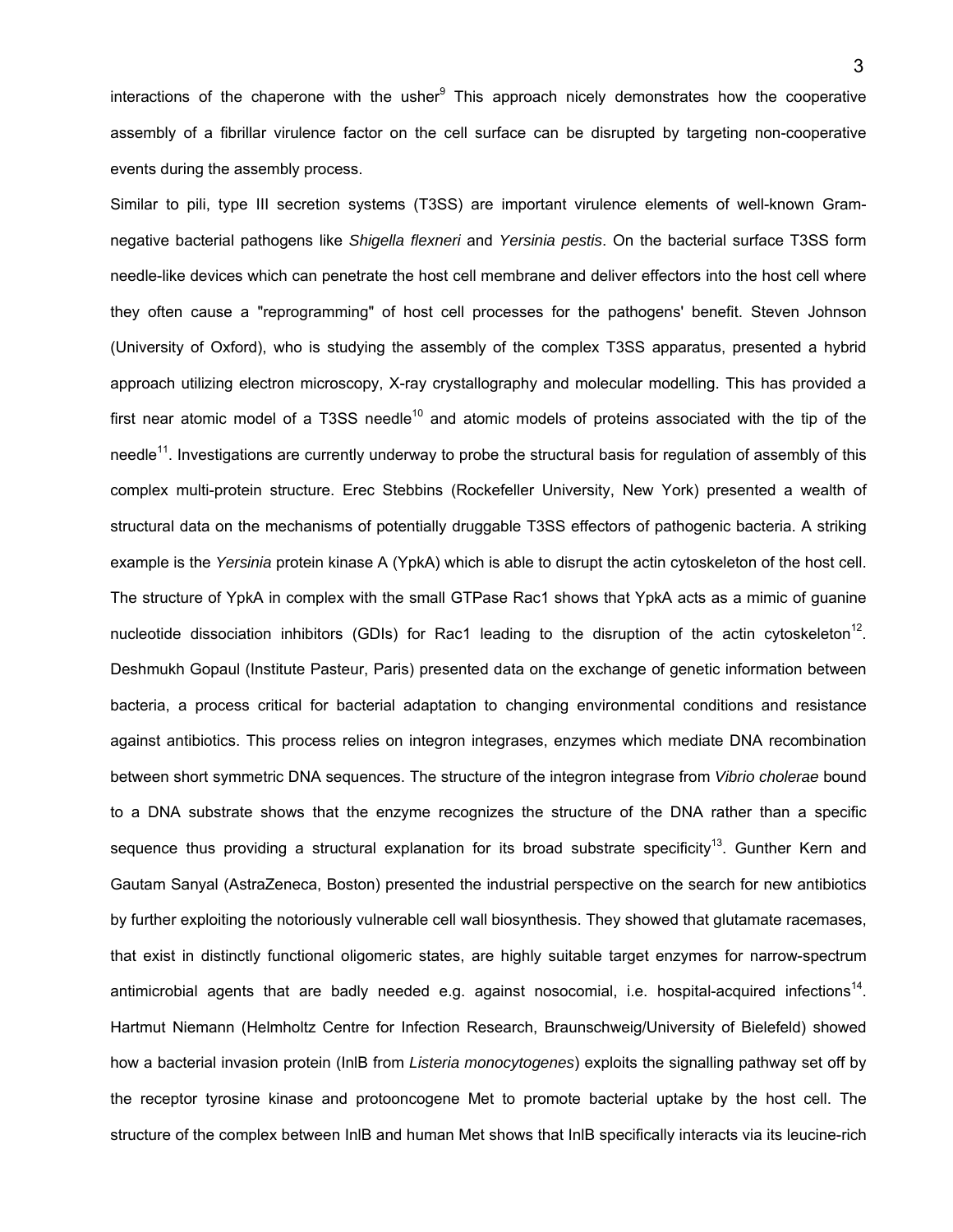repeat domain with the first immunoglobulin-like domain of the Met ectodomain stalk leading to a clamping of the receptor into a signalling competent state. InlB thus functionally mimics the natural ligand hepatocyte growth factor/scatter factor (HGF/SF) albeit binding Met at a different domain. The structure provides general insight into the activation mechanism of an important cancer drug target.<sup>15</sup>. Stephen Matthews (Imperial College London) presented the latest results on the host cell recognition by the protozoan parasite *Toxoplasma gondii*, where so-called microneme proteins (MICs) are secreted to allow for host cell attachment and penetration. The structure of a MIC reveals the presence of a novel microneme adhesive repeat (MAR) domain which specifically interacts with sialyated host cell oligosaccharides<sup>16</sup>.

Rolf Hilgenfeld (University of Lübeck) started the session on viral diseases. He reviewed the work of his lab on proteases of RNA viruses, like SARS coronavirus, human coronavirus 229E, coxsackievirus B3 and highlighted recent structural data on the falcipain-2 (FP-2) from *P. falciparum* . Implications for the structure based design of active site directed and allosteric inhibitors for these cysteine proteases were discussed $17$ .

Young Do Kwon from Peter Kwong's group (NIH Bethesda) shifted the focus to HIV-1. One of the main obstacles for successful vaccination against human immunodeficienty virus type 1 (HIV-1) is its ability to evade the humoral immune defense by glycosylation and conformational masking. The conserved binding site for the human receptor CD4 on the HIV-1 gp120 envelope glycoprotein, however, is accessible and therefore in principle a prime site for attack. Quite unexpectedly, however, most CD4-binding site-directed antibodies are not able to neutralize primary HIV-1 isolates. To explore this mechanism of viral evasion Kwon investigated the structure of the complex of gp120 with the non-neutralizing antibody F105 and compared this structure to that of gp120 with the potently neutralizing antibody  $b12^{18}$  (Figure 2). The analysis revealed that gp120 uncovers an immunofascile hydrophobic surface to which F105 binds. The novel F105-induced conformation of gp120 is poorly compatible with quaternary interactions in the viral spike. In this manner the shape-shifting gp120 is able to decoy the immune system into making non-neutralizing antibodies, which it easily evades. Dennis Bamford (University of Helsinki) explored the architectural principles of capsids belonging to viruses that infect a variety of different hosts from bacteria to humans to suggest a polyphyletic origin of viruses, i.e. that early cells were infected with many different viruses and that only a very limited number of folds have been selected to assemble viable virus coats<sup>19</sup>. Eloise Mastrangelo (University of Milano) from Martino Bolgnesi's group presented a structure-function study on the NS3 protease/helicase from Kunjin virus, a flavivirus affecting livestock and man. NS3 displays increased RNA-helicase activity, compared to its isolated helicase domain. Docking of the protease/helicase domains within a small angle X-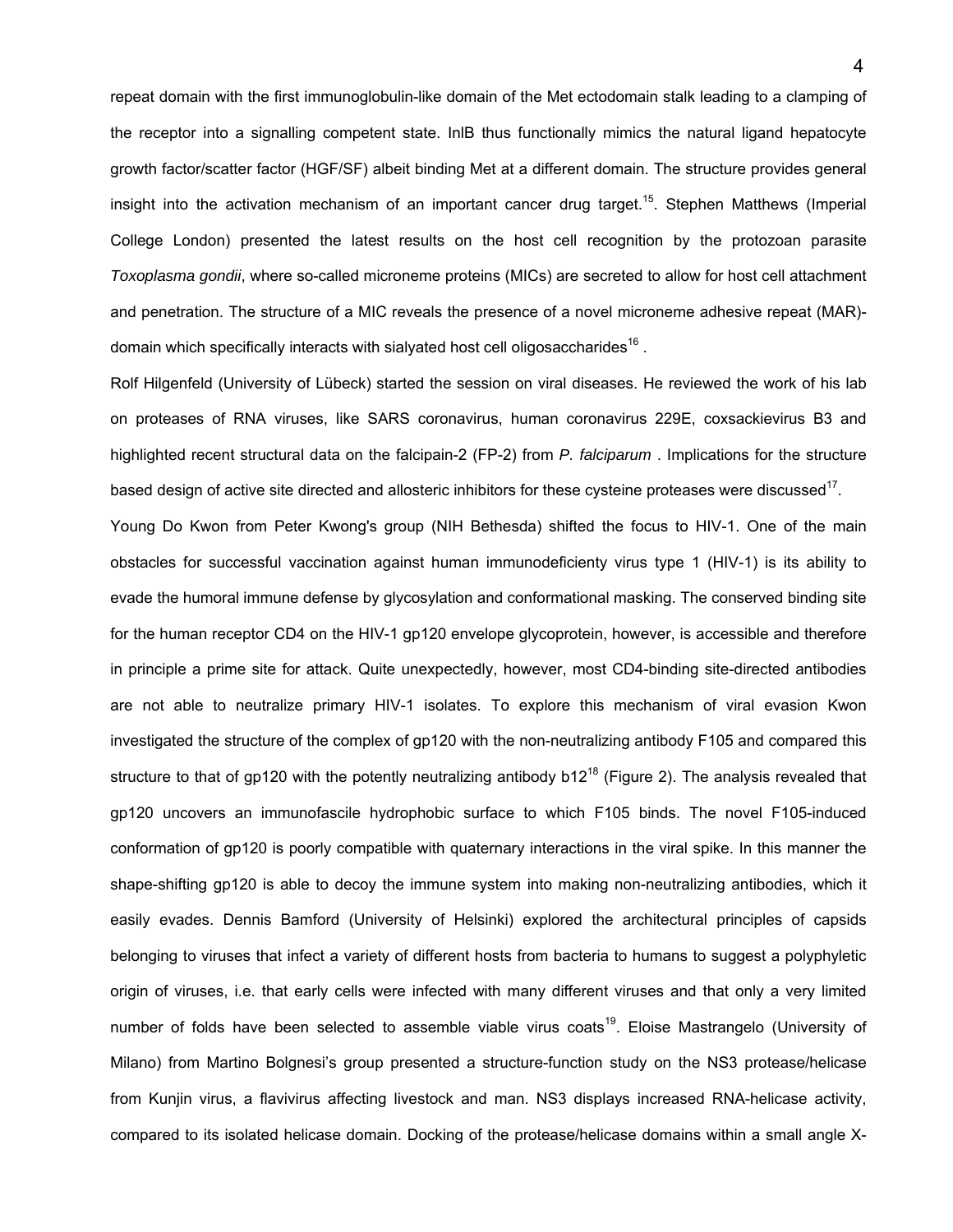ray scattering (SAXS) derived envelope showed an elongated molecular assembly. Domain rearrangements at the protease/helicase interface, once RNA is bound, may explain the unwinding efficiency of NS $3^{20}$ . Winfried Weissenhorn (EMBL Grenoble) presented the three-dimensional structure of the rabies virus nucleoprotein/RNA-complex at 3.5 Å resolution. The complex consists of 99 nucleotides bound to 11 nucleoproteins arranged in an undecameric ring structure and revealing how non-segmented negative strand RNA viruses compact and protect their genome $2^1$ .

Various microbial and viral pathogens are efficiently cleared from the blood stream by the complement system which is an important constituent of the innate immunity. The complement protein C3 in its activated form (C3b), which has recently been a matter of hot debate in the protein crystallographic community, binds to the pathogens and tags them for phagocytosis by macrophages via the complement receptors (CRIg). Christian Wiesmann (Genentech, San Francisco) presented the structure of the complex between C3b and CRIg which sheds light on the dramatic structural rearrangements that take place during complement activation<sup>22</sup>. Wiesmann and colleagues furthermore combined structural and function data to demonstrate that CRIg inhbits alternative pathway convertases, thereby providing interesting hints for the development of therapeutics targeting the complement system, which is involved in various human diseases.

The session on protein misfolding diseases was started out by Roland Riek, a Swiss NMR-expert (Salk Institute, La Jolla), who very recently returned back to the ETH (Zurich). Riek combined solid-state NMRmethods, electron microscopy (EM) and H/D exchange methods to identify fibrillogenic sequences in various proteins, including the amyloid peptide Aβ(1-42), implicated in Alzheimer's disease. He demonstrated that the Aβ(1-42) fibril consists of two layers of parallel β-sheets and that multiple fibrils are twisted around each other in the amyloid plaque. Riek furthermore investigated structure toxicity relationships of  $A\beta(1-42)$  mutants, indicating that the toxicity of  $A\beta(1-42)$  relates to the morphology of the aggregate formed. These data may represent important progress towards identification of the disease relevant steps and intervention options early in the amyloid formation process<sup>23 24</sup>. In the discussion Riek suggested to consider amyloid fibrils not only as toxic species but also as macromolecular assemblies that may be used in nanotechnology as a deposit form for the triggered release of bioactive peptides.

Marcus Fändrich (Leibniz Institute, Jena) reported on the three-dimensional EM reconstruction of an Aβ(1-40) amyloid fibril obtained in collaboration with Niko Grigorieff (Brandeis University, Waltham). Already at 26 Å resolution, the presented EM-map deviates significantly from previous models of  $A\beta(1-40)$  fibrils and shows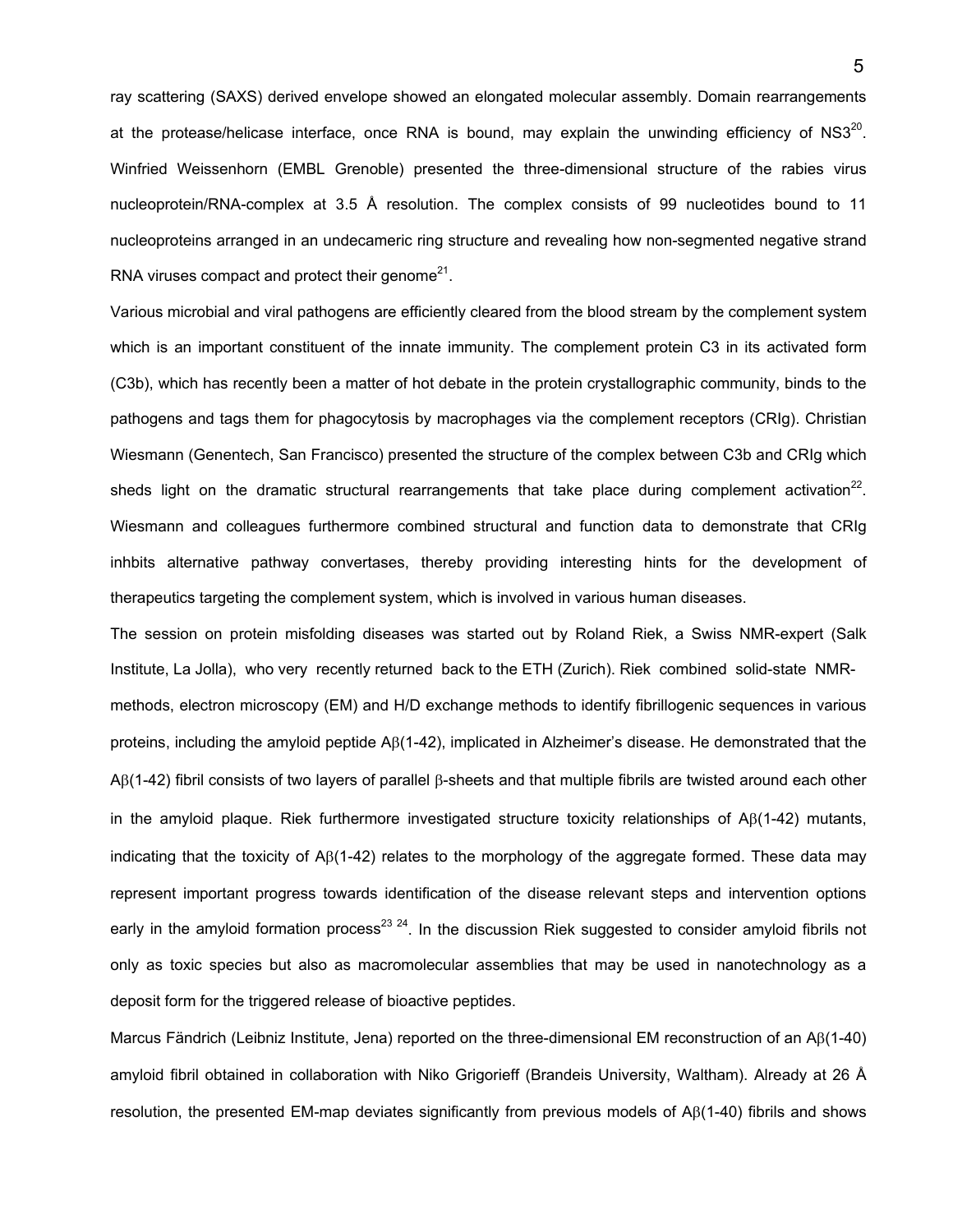an entirely different fibril cross section. Based on fibril classification results, however, Fändrich also demonstrated that Aβ(1-40) fibrils can be vastly heterogeneous and that different fibril structures can occur. This heterogeneity is of importance when considering the biological or structural properties of a given amyloid sample. Luigi Vitagliano (IBB, CNR, Naples) presented insights on fibril models from molecular dynamics calculations. Starting from the crystal structure of hexa- or heptapeptides from Eisenberg's lab (see below), it was convincingly demonstrated that all models acquire a twist after having gone through some simulation<sup>25</sup>. It was also shown that the minimally stable oligomer was a pentamer of hexapeptides, where one of the peptides was significantly shielded by the other four. Christian Betzel (University of Hamburg) presented work on aggregated prion proteins. They developed a cell-free assay that converts cellular PrP into an isoform similar to PrPSc by mimicking oxidative stress, which leads to Fenton-like oxidations. Two initial oligomers were obtained on the pathway of aggregation. One of them consisting of about 25 PrP molecules could be isolated and studied by small angle X-ray scattering (SAXS). This data provides structural insights into the mechanism of PrP oligomerization, which is important for the design of effective therapeutic strategies<sup>26</sup>. The session was concluded by a superb presentation by David Eisenberg (UCLA). He started with a brief historical overview of early fibril models that were derived from cross-β-diffraction images, before moving to recent work on amyloidogenic peptides. The first 40 amino acids of the yeast protein Sup35 are the amyloid part of the protein and it could be shown that peptides consisting of as few as four amino acids (e.g. NNQQ) are able to form fibrils<sup>27</sup>. Another fibril forming peptide is the heptapeptide GNNQQNY<sup>28</sup>. Crystals of GNNQQNY form almost immediately, but they are tiny in two dimensions, posing a great challenge for the collection of decent X-ray data. Since it could be observed that real fibrils form at the tip of the crystals, it can be speculated that the straight β-structure observed inside the crystals presents a very good model for the cross-β-structure found in fibrils. Based on the about 30 crystal structures of amyloid peptides, which have over the past few years been determined in the Eisenberg  $\text{lab}^{29}$ , computational approaches were developed, which are able to predict the amyloid propensity of peptide stretches in proteins. Using this method, LVEALYL was proposed as a potentially fibrillogenic sequence in human insulin. Interestingly in natively folded insulin, LVEALYL is part of an  $\alpha$ -helix.

In summary, this session gave a very good overview on the achievements in this field that have been made over just the past few years. Even though it might be long ways until a drug against the disease discovered by and named after Aloys Alzheimer<sup>30</sup> will be developed and be available for patients, it is truly remarkable how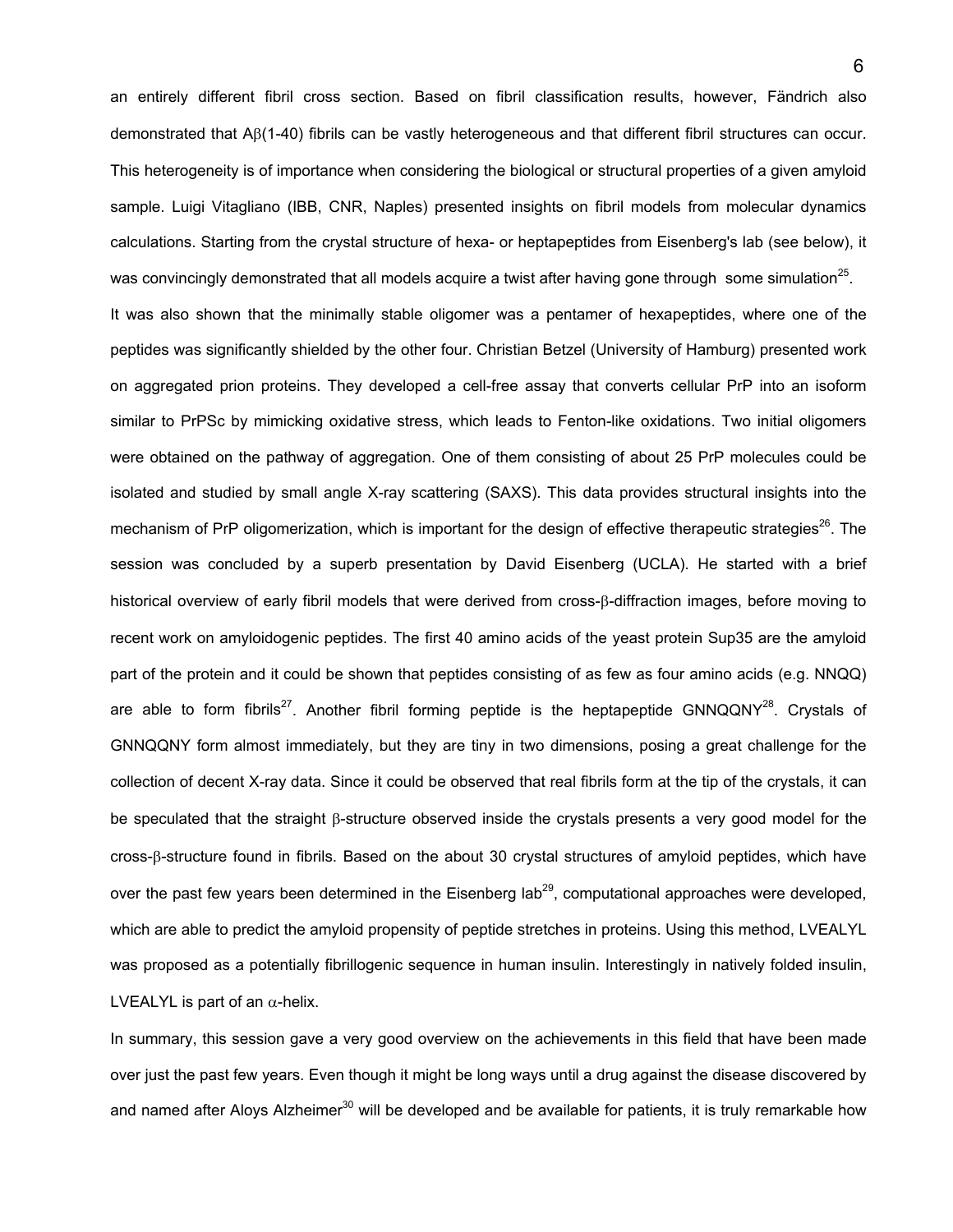much nowadays is known of a process which a few years ago was the subject of wild speculations. The work of Eisenberg, Riek and many others have revealed the structural principles of fibril formation and recent studies are now starting to reveal structure fibril formation and structure toxicity relationships which may provide a basis for the design of agents that inhibit critical steps in the early stages of the fibril assembly.

Alan Fersht (University of Cambridge) opened the session on cancer and reported on the tumor suppressor protein p53. In about half of all human cancers, this protein is inactivated by mutations, many of which simply lower the thermal stability of the core domain below body temperature. Fersht's group has applied biophysical and biostructural studies to set a basis for the design of compounds that would rescue the function of p53 mutants as a potential cancer therapeutic strategy. He demonstrated how the combination of SAXS, electron microscopy, and NMR studies, together with previous crystallographic results, resulted in the complete architecture of the p53 tetramer, which includes large intrinsically unstructured regions. A stabilized mutant was engineered and high resolution crystal structures of oncogenic mutants were solved based on this framework, indicating that several cancer mutations cause surface cavities which appear as appropriate targets for drug design geared towards the a chemical rescue of  $p53$  function<sup>31</sup>. Underscoring this approach, Fersht also showed how a short stabilizing peptide was able to rescue the function of a p53 variant that was inactive due to decreased stability<sup>32</sup>. Holger Rehmann (University Medical Centre Utrecht) reported on the structural basis of the regulation of the guanine nucleotide exchange factor (GEF) Epac by cyclic AMP (cAMP). Rehmann compared the crystal structures of cAMP free Epac and the trimeric complex of Epac, cAMP and the small G-protein Rap, which revealed a dramatic conformational change in a hairpin-like "lid" region of the protein that closes over  $cAMP$  upon its binding<sup>33</sup>. The closure of the  $cAMP$ -binding site apparently discriminates cAMP against cGMP. The function of this molecular switch is to activate Rap, which in turn regulates several downstream events. The structure of the Epac•cAMP•Rap complex showed how these proteins associated after cAMP binding. Alfred Wittinghofer (Max-Planck-Institute Dortmund) demonstrated efforts to use their detailed understanding of the GTPase reaction of Ras to devise potential strategies for cancer therapy. Ras mutations that decrease or abolish Ras function are found in about a quarter of all human cancers, and thus restoring Ras activity is expected to be a valuable therapeutic approach. So far the search for Ras activating small molecules has not been successful. In the crystal structure of the Rap-RapGAP complex, a novel "Asn thumb" in the GAP protein approaches the GTPase active site in Rap, and provides a catalytic Asn side chain in *trans*, instead of the normal Gln in *cis*.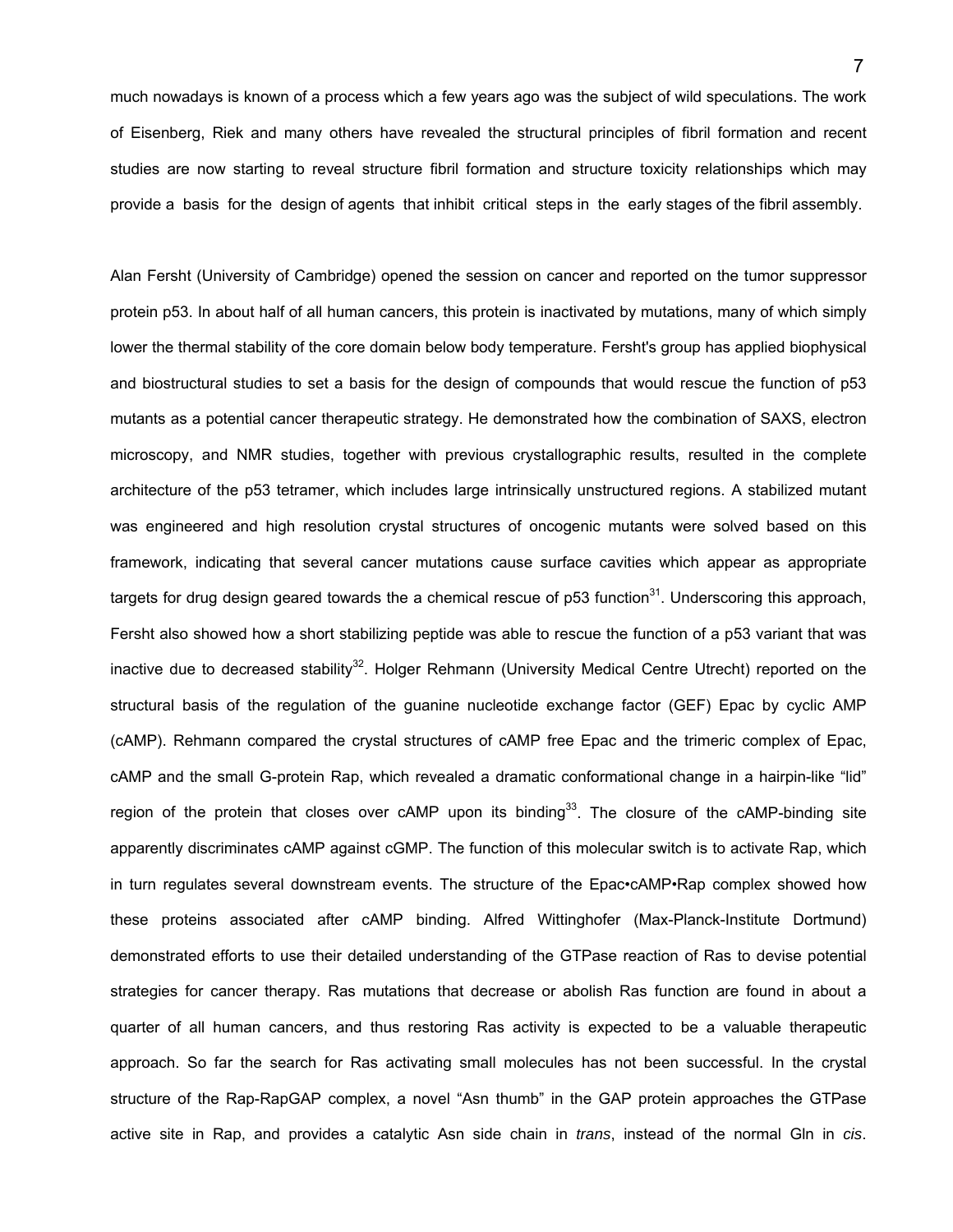Wittinghofer mentioned that following this recognition principle they now found a small molecule of undisclosed structure that could induce activity of an oncogenic inactive Ras variant *in vitro*<sup>34</sup>. Guillermo Montoya (Spanish National Cancer Center Madrid) reported on the molecular basis of substrate recognition by polo-like kinase 1 (Plk1) and its implications for centrosomal localization of this enzyme<sup>35</sup>. Claus Kuhn (Gene Center Munich) reported on the functional architecture of yeast RNA polymerase I, which could be unraveled by combining cryo electron-microscopy, X-ray crystallography and homology modeling. Regulation of RNA polymerase I is the end point of several growth signals for eukaryotic cells, exemplifying the importance of the enzyme carrying out synthesis of ribosomal RNA, which is the first step in ribosome biogenesis. Kuhn showed how biochemical and genetic experiments are nicely complementing the structural data, and how RNA polymerase I deviates in structure and function from RNA polymerase II  $^{36}$ .

Finally, Titia Sixma (Netherlands Cancer Institute Amsterdam) reported on the modulation of the enzymatic activity of E2 and E3 enzymes in ubiquitin conjugation by another type of protein modification, the so-called SUMOylation. The importance of these signalling pathways makes them prime drug targets. In close collaboration with Andrea Pichler (Vienna) and Frauke Melchior (Göttingen) Sixma demonstrated how SUMOylation can influence the ubiquitination pathway. In the E2 enzyme, a lysine residue gets SUMOylated, although it lies outside three consensus SUMOylation motifs. The crystal structure of SUMOylated E2 showed that the E2 is unchanged by sumoylation, and its effect on enzymatic activity is by modulating binding. Sixma further pointed out that recognition of the SUMOylation site depends on the surrounding structure of the site. Finally, she showed that SUMO can bind on different sites on Ubc9, dependenting on whether a covalent thioester-linked complex, a modified lysine or a non-covalent complex, forms $37$ .

The final session started with structures of extracellular receptors critical for the understanding of metabolic control and cardiometabolic disease. Michael Lawrence (Walter and Eliza Hall Institute Parkville, Australia) presented the recent 3.8 Å structure of the insulin receptor ectodomain that was crystallized in complex with four Fabs and in the presence of an insulin mimetic peptide<sup>38 39</sup>. Within this complex, the receptor assumes an antiparallel conformation, in which a bound insulin could crosslink the L1 domain of one receptor molecule with the fibronectin-III-1 domain of the second receptor molecule, thereby providing the first view of the spatial arrangement of low and high affinity insulin binding sites.

As a second long expected highlight Günter Fritz (University of Konstanz) presented the yet unpublished structure of the ligand-binding domain of the receptor of advanced glycation endproducts RAGE. RAGE is a multiligand receptor binding advanced glycation endproducts, S100 proteins, HMGB1, and amyloid-beta.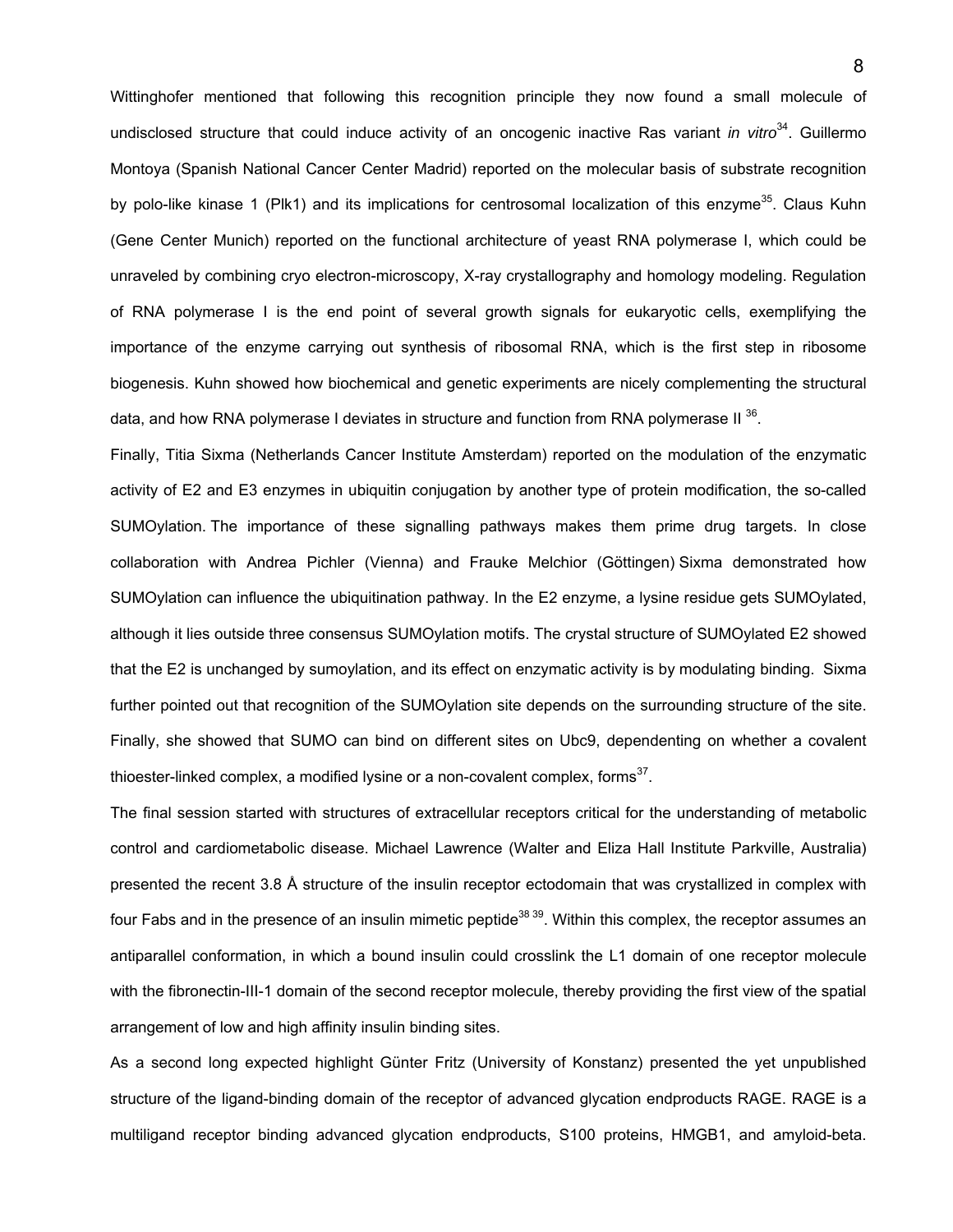Activation of RAGE is key to a number of chronic diseases such as diabetes, inflammation, artheriosclerosis and neurodegeneration. The receptor is currently discussed as a new therapeutic target<sup>40 41</sup>. Armin Ruf (Hoffmann-La Roche Basel) provided a view on the structure guided design of two novel classes of PPARα/γ dual agonists whose profile appears well suited for addressing both hyperglycemia as well as the enhanced cardiovascular risk of diabetic patients $42$ .

Annalisa Pastore (MRC London) shifted the focus of the session to rare diseases and presented her recent findings on the anomalous expansion of polyglutamine sequences as basis for neurodegenerative misfolding diseases<sup>43</sup>. Antti Haapalainen (University of Oulu, Finland) presented structural and enzymological studies of the human mitochondrial acetoacteyl-CoA thiolase T2, an enzyme for which loss-of-function mutations result in severe health problems due to ketoacidosis<sup>44</sup>. Markus Wahl (Max-Planck-Institute Göttingen) combined structural and functional studies in search of a molecular basis for RP13, a severe form of retinitis pigmentosa, which is an inherited disease leading to a progressive retina degeneration and blindness. The Cterminal fragment of the spliceosomal factor Prp8 carries several mutations linked to RP13. Combination of structural and biochemical data supports a model where (i) this fragment of Prp8 serves as a protein-protein interaction scaffold for the assembly of spliceosomal factors such as DEAD box protein Brr2 and GTPase Snu114 and where (ii) viable PR13 related mutations weaken but do not abolish these interactions<sup>45</sup>. While this model deepens the understanding of the molecular mechanism and the tissue specificity of the disease, it is not obvious at present how to translate the available data into intervention strategies for the disease. Ryota Kuroki (Japan Atomic Energy Agency, Ibaraki, Japan) presented recent structural studies on the 2:2 complex of human Granulocyte Colony-Stimulating Factor (GCSF), an important cytokine for the treatment of patients suffering from granulopenia with it's receptor GCSF-R. While various stochiometries had been discussed for this assembly Kuroki's work undscores the relevance of the 2:2 complex in line with thermodynamic and mutational analyses $46$ .

Roger Williams (MRC Cambrige) closed the session with a comprehensive overview on recent structural results which continue to shape our understanding of the cellular ESCRT machinery<sup>47</sup>. The ESCRT complex mediates the trafficking of mono-ubiquitinylated proteins to lysosomes via the multivesicular budding (MVB) pathway. This principal cellular process is linked to cell surface receptor downregulation via the lysosomal degradation of membrane proteins. As an exit pathway of the budding HIV virus and other retroviruses, this pathway is furthermore critically involved in the lifecyle of such pathogens. Williams demonstrated that a molecular understanding has been developed for many individual players in the MVB pathway, for their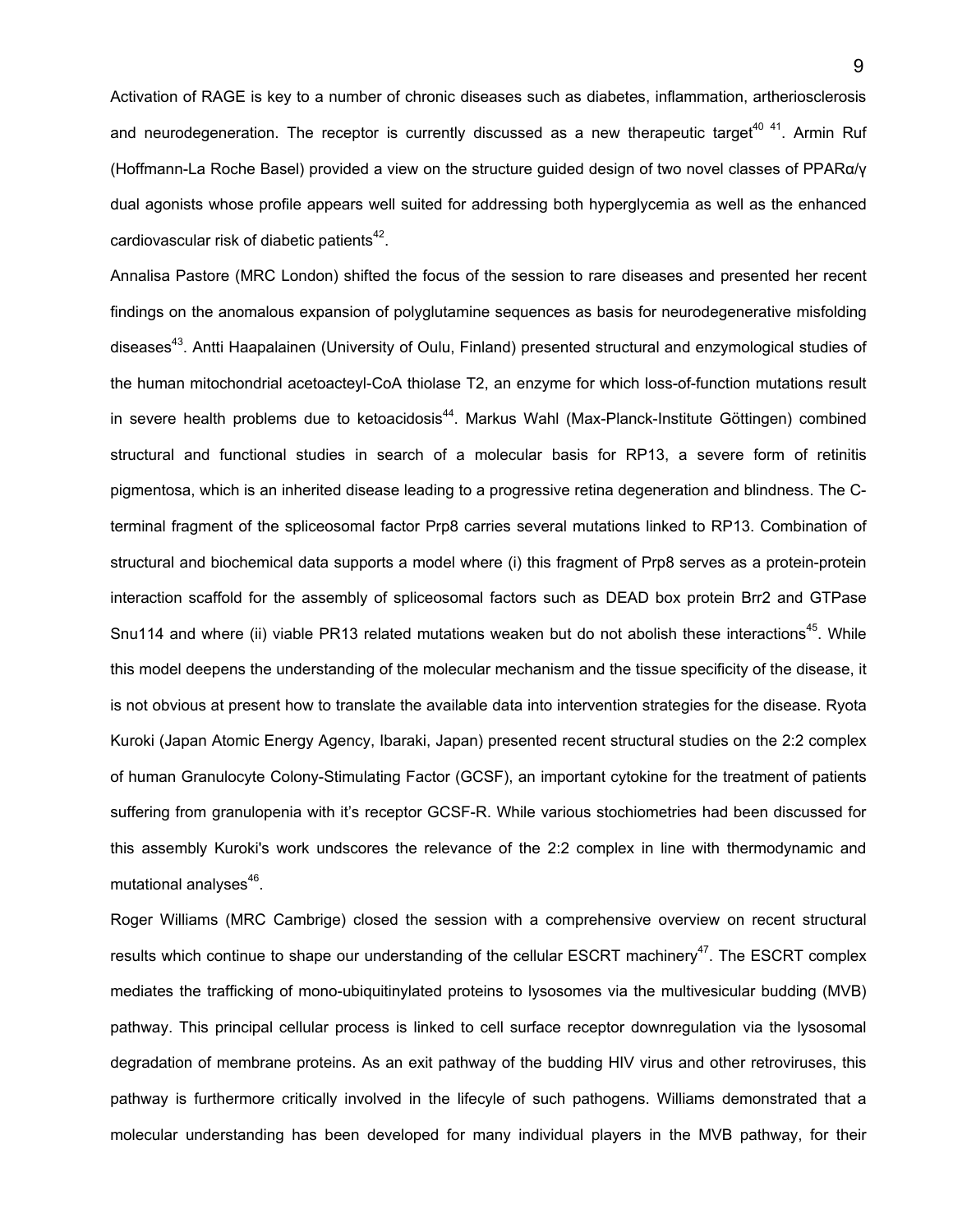bimolecular assemblies and for their reaction to the sorting signal ubiquitin. Major challenges remain in understanding the higher level molecular organization of the ESCRT lattice together with a molecular mechanism for vesicle budding. Solution of these challenges will require the application of hybrid methods to close the resolution gap between X-ray structures and current EM reconstructions.

Studies of HIV budding indicate that some elements of the ESCRT pathway are required for viral budding. By understanding the higher-order assembly of ESCRTs on endosomes versus the plasma membrane, treatment options can focus on HIV-mediated assemblies at the plasma membrane.

In summary, the 2007 Murnau conference featured 31 presentations and 66 posters on many molecular aspects underlying human disease. Several of the presentations demonstrate how an advanced biomolecular understanding of disease relevant factors opens new strategies for the design of (i) interfering small molecules and (ii) of screening procedure in search of such compounds. In other cases, the complexity of multiprotein complexes and supramolecular assemblies that are now accessible for biostructural methods appears to overwhelm our current ability to translate the emerging higher order biomolecular view into concrete options for therapeutic intervention. As demonstrated by Hol, Waksman, Fersht, Wittinghofer, Riek and many others this step can only come in reach when biostructural research is tightly integrated with biophysical, biochemical and cellular studies. This strategy (paradigm) of integrating functional and structural studies of ever more complex cellular processes in search of new therapeutic entry points has been reflected in many presentations and discussions at Murnau. For the upcoming meeting in 2010 it may be of interest to focus on the the interface of structural and chemical biology where biostructural are utilized to reveal the action mechanism of novel bioactive compounds as an entry point for improved intervention strategies<sup>48</sup>

## COMPETING INTERESTS STATEMENT

The authors declare that they have no competing financial interests.

## References:

1. Morimoto, H., Lehmann, H., Perutz, M.F. *Nature* **232**, 408-413 (1971).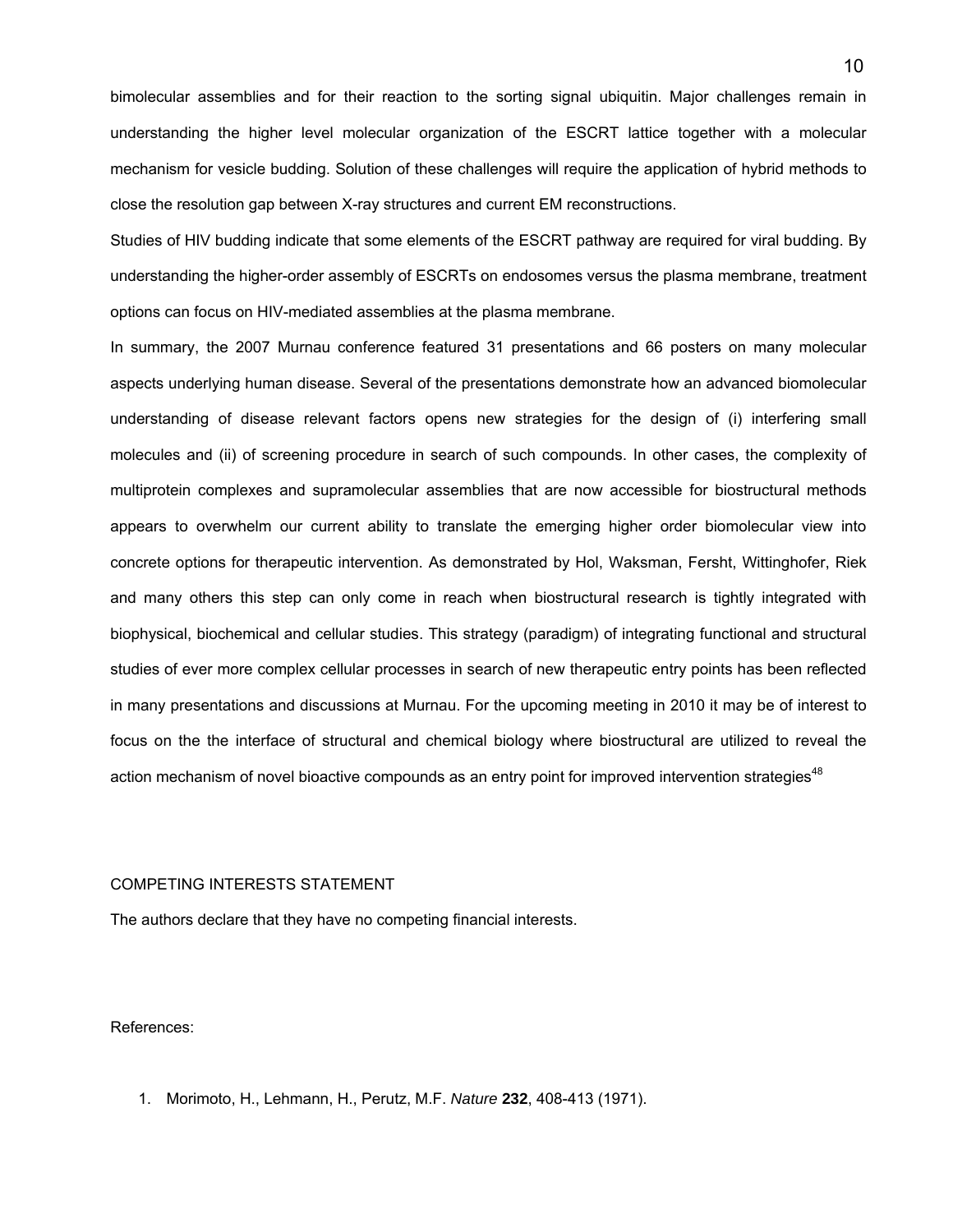- 2. Kuhn P., Wilson, K., Patch, M.G. & Stevens R.C. [The genesis of high-throughput structure-based](http://www.atcg3d.org/PDF/Kuhn_CurrOpChemBiol2002.pdf)  [drug discovery using protein crystallography](http://www.atcg3d.org/PDF/Kuhn_CurrOpChemBiol2002.pdf) *Curr. Opin. Chem. Biol.* **6**, 704-710 (2002).
- 3. Abendroth, J., Murphy, P., Sandkvist, M., Bagdasarian, M. & Hol, W. G. The X-ray structure of the type II secretion system complex formed by the N-terminal domain of EpsE and the cytoplasmic domain of EpsL of Vibrio cholerae *J. Mol. Biol.* **348**, 845-855 (2005).
- 4. O'Neal C.J., Jobling, M.G., Holmes, R.K. & Hol, W.G. Biological and biochemical characterization of variant A subunits of cholera toxin constructed by site-directed mutagenesis *Science* **309**, 1093-1096 (2005).
- 5. Bosch, J. *et al*. Using fragment cocktail crystallography to assist inhibitor design of Trypanosoma brucei nucleoside 2-deoxyribosyltransferase *J. Med. Chem.* **49**, 5939-5946 (2006).
- 6. Sauer, F. *et al.* Structural basis of chaperone function and pilus biogenesis *Science* **285**, 1058-1061 (1999).
- 7. Remaut, H. *et al.* [Donor-strand exchange in chaperone-assisted pilus assembly proceeds through a](http://people.cryst.bbk.ac.uk/%7Eubcg54a/saf1.html)  [concerted beta-strand displacement mechanism](http://people.cryst.bbk.ac.uk/%7Eubcg54a/saf1.html) *Mol. Cell* **22**, 831-842 (2006).
- 8. Verger, D. *et al.* Molecular mechanism of P pilus termination in uropathogenic E. coli. *EMBO reports* **7**, 1228-32 (2006).
- 9. Pinkner, J.S. *et al.* New class of rationally designed small compounds inhibit pilus biogenesis in uropathogenic bacteria *Proc. Natl. Acad. Sci. USA* **103**, 17897-902 (2006).
- 10. Deane, J.E. *et al*. Molecular model of a type III secretion system needle: Implications for host-cell sensing *Proc. Natl. Acad. Sci. USA*. **103**, 12529-33 (2006).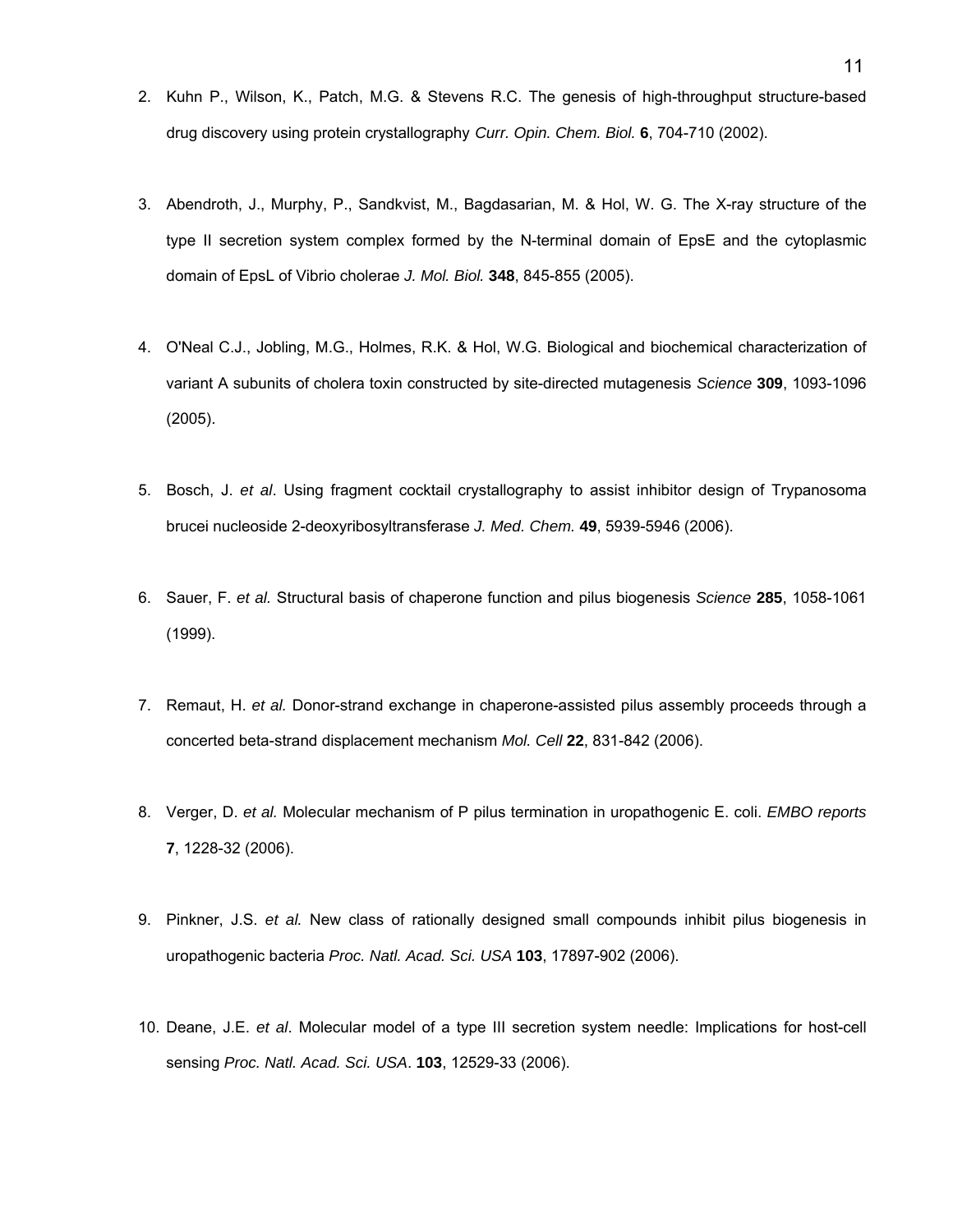- 11. Johnson, S. *et al.* Self-chaperoning of the type III secretion system needle tip proteins IpaD and BipD *J. Biol. Chem*. **282**, 4035-4044 (2007).
- 12. Prehna, G., Ivanov, M.I., Bliska, J.B. & Stebbins, C.E. virulence depends on mimicry of host Rhofamily nucleotide dissociation inhibitors *Cell* **126**, 869-880 (2006).
- 13. MacDonald, D., Demarre, G., Bouvier, M., Mazel, D. & Gopaul, D.N. Structural basis for broad DNAspecificity in integron recombination *Nature* **440**, 1157-1162 (2006).
- 14. Lundqvist, T. *et al.* Exploitation of structural and regulatory diversity in glutamate racemases *Nature* **447**, 817-822 (2007).
- 15. Niemann, H.H. *et al*. Structure of the human receptor tyrosine kinase met in complex with the Listeria invasion protein InlB *Cell* **130,** 235-246 (2007).
- 16. Blumenschein, T.M.A. *et al.* Atomic resolution insight into host cell recognition by Toxoplasma gondii *EMBO J*. **26**, 2808-2820 (2007).
- 17. Hogg, T. *et al*. Structural and functional characterization of falcipain-2, a hemoglobinase from the malarial parasite Plasmodium falciparum *J. Biol. Chem*. **281**, 25425-25437 (2006).
- 18. Zhou, T. *et al.* Structural definition of a conserved neutralization epitope on HIV-1 gp120 *Nature* **445**, 732-737 (2007).
- 19. Bamford, D.H., Grimes, J.M. & Stuart, D.I. What does structure tell us about virus evolution? *Curr. Opin. Struct. Biol.* **15**, 655-663 (2005).
- 20. Mastrangelo, E. *et al.* Crystal structure and activity of Kunjin virus NS3 helicase, protease and helicase domains assembly in the full length NS3 protein *J. Mol. Biol.* **372**, 444-455 (2007).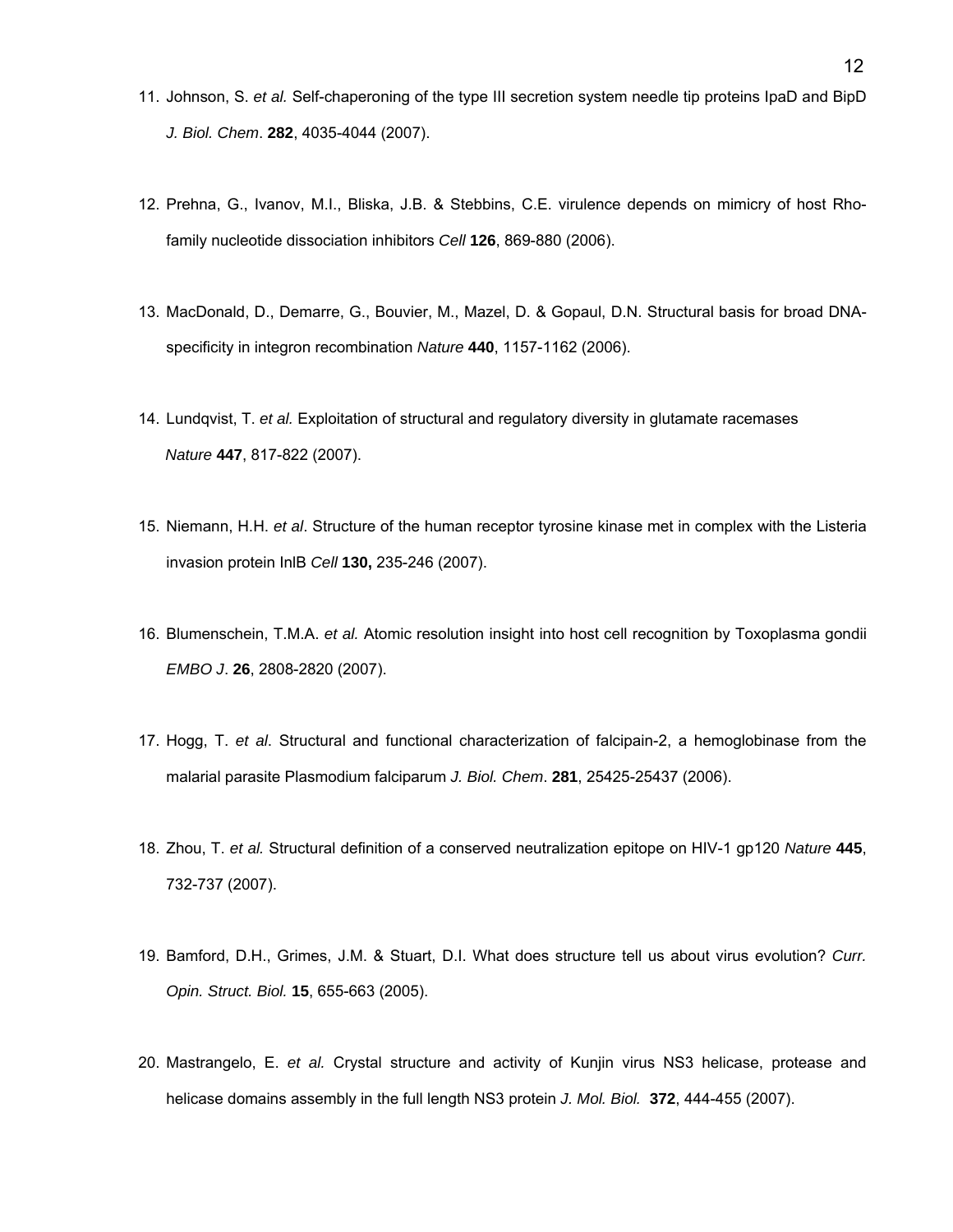- 21. Albertini, A. *et al*. Crystal structure of the rabies virus nucleoprotein reveals complete RNA sequestering *Science* **313**, 306-303 (2006).
- 22. Wiesmann, C. *et al.* Structure of C3b in complex with CRIg gives insights into regulation of complement activation *Nature* **444**, 217-220 (2006).
- 23. Ritter, C. *et al.* Correlation of structural elements and infectivity of the HET-s prion *Nature* **435**, 844- 848 (2005).
- 24. Lührs, T. *et al. Proc. Natl. Acad. Sci. U.S.A.* **102**, 17342–17347 (2005).
- 25. Esposito, L., Pedone, C. & Vitagliano, L. Molecular dynamics analyses of cross â-spine steric zipper models: â-sheet twisting and aggregation *Proc. Natl. Acad. Sci. U S A*. **103**, 11533-11538 (2006).
- 26. Redecke. L. *et al.* Structural characterization of β-sheeted oligomers formed on the pathway of oxidative prion protein aggregation in vitro. *J. Struct. Biol.*, **157** 308-320 (2007).
- 27. Balbirnie, M., Grothe, R. & Eisenberg, D. An amyloid-forming peptide from the yeast prion Sup35 reveals a dehydrated β-sheet structure for amyloid *Proc. Natl. Acad. Sci. U.S.A.* **98**, 2375–2380 (2001).
- 28. Nelson, R. *et al.* Structure of the cross-beta spine of amyloid-like fibrils *Nature* **435**, 773–778 (2005).
- 29. Sawaya, M. R. *et al*. Atomic structures of amyloid cross-β spines reveal varied steric zippers *Nature* **447**, 453-457 (2007).
- 30. Alzheimer, A. Über eine eigenartige Erkrankung der Hirnrinde. Vortrag in der Versammlung Südwestdeutscher Irrenärzte in Tübingen am 3. November 1906. Referiert als Eigenbericht in *Allgemeine Zeitschrift für Psychiatrie und psychisch-gerichtliche Medizin* **64,** 146 (1907).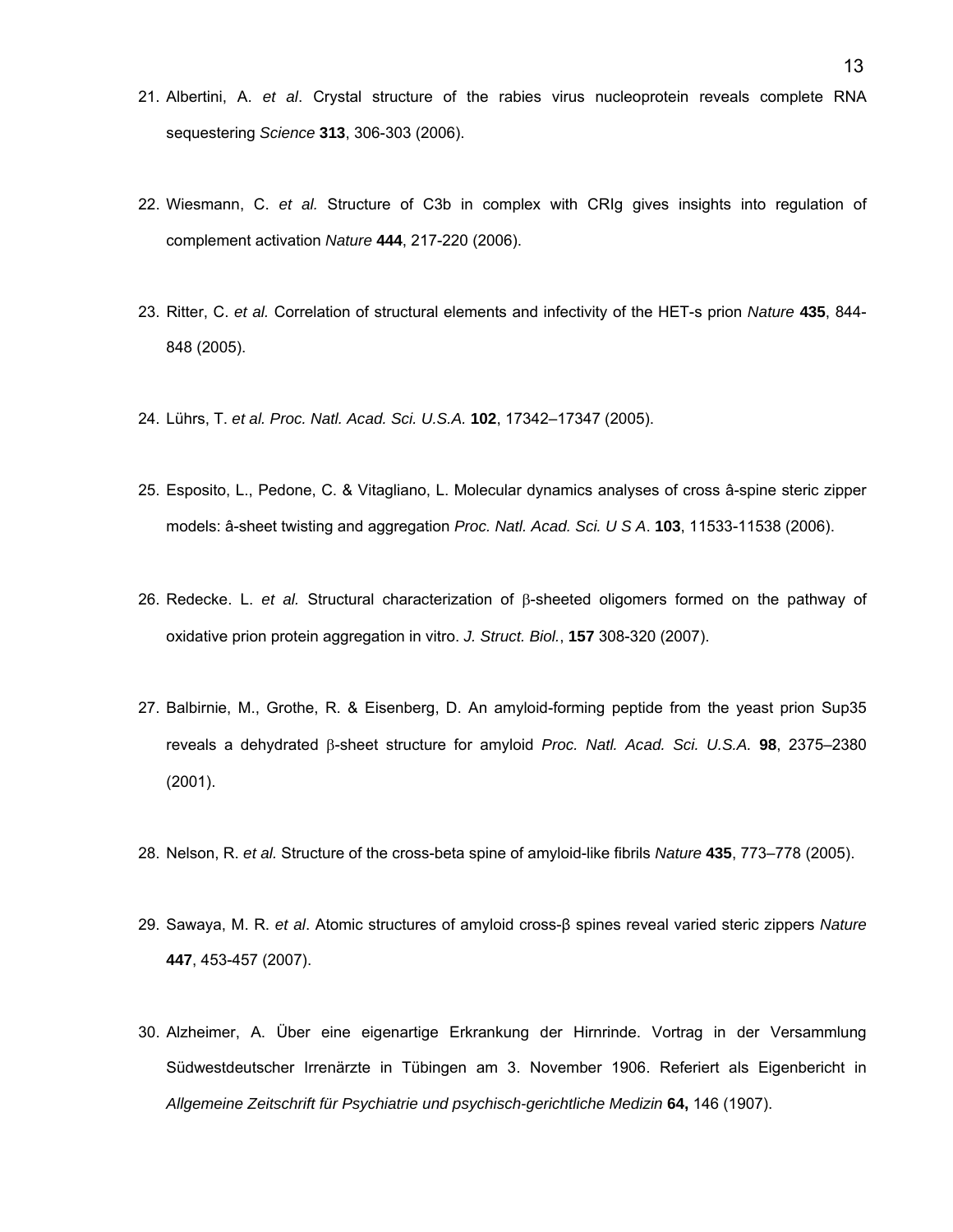- 31. Joerger, A.C. & Fersht, A.R. Structure-function-rescue: the diverse nature of common p53 cancer mutants *Oncogene* **26**, 2226-2242 (2007).
- 32. Tidow, H. *et al*. Quaternary structures of tumor suppressor p53 and a specific p53 DNA complex *Proc. Natl. Acad. Sci. USA*. **104**, 12324-12329 (2007).
- 33. Rehmann, H., Das, J., Knipscheer, P., Wittinghofer, A. & Bos, J. L. Structure of the cyclic-AMPresponsive exchange factor Epac2 in its auto-inhibited state *Nature* **439**, 625-628 (2006).
- 34. Bos, J.L., Rehmann, H. & Wittinghofer, A. GEFs and GAPs: critical elements in the control of small G proteins *Cell* **129,** 865-877 (2007).
- 35. Garcia-Alvarez, B., de Carcer, G., Ibanez, S., Bragado-Nilsson, E. & Montoya, G., Molecular and structural basis of polo-like kinase 1 substrate recognition: Implications in centrosomal localization. *Proc. Natl. Acad. Sci, USA* **104**, 3107-3112 (2007).
- 36. Kuhn, C. *et al.* Functional Architecture of RNA Polymerase I *Cell (in press).*
- 37. Knipscheer, P., van Dijk, W.J., Olsen, J.V., Mann, M. & Sixma, T.K. Noncovalent interaction between Ubc9 and SUMO promotes SUMO chain formation. *EMBO J*. **26,** 2797-2807 (2007).
- 38. McKern, N.M *et al.* Structure of the insulin receptor ectodomain reveals a folded-over conformation*. Nature* **443**, 218-221 (2006).
- 39. Ward, C.W., Lawrence, M.C., Streltsov, V.A., Adams, T.E. & McKern, N.M. The insulin and EGF receptor structures: new insights into ligand-induced receptor activation *Trends in Biochem. Sci*, **32**, 129-137 (2007).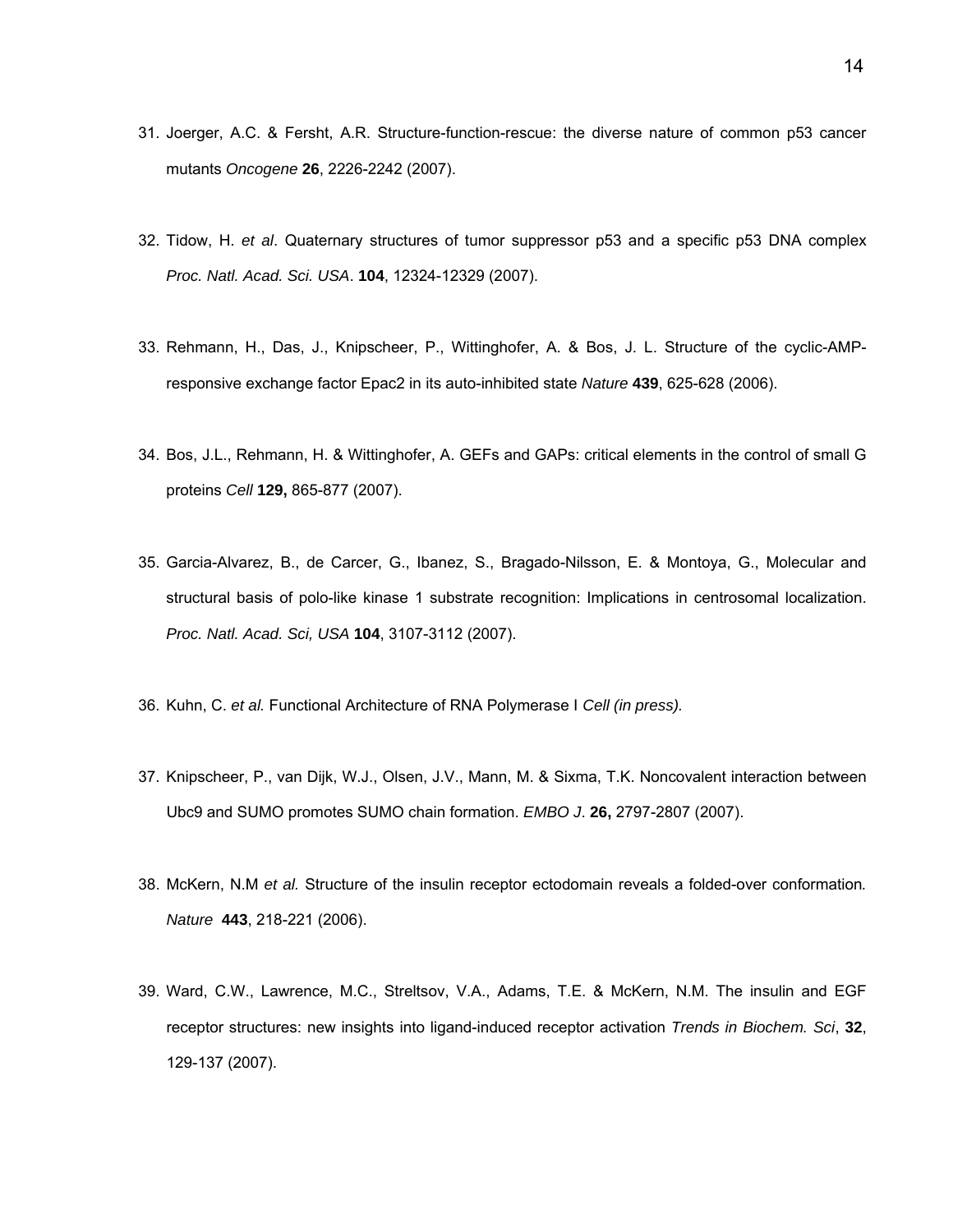- 40. Bierhaus, A., Stern, D.M. & Nawroth, R. RAGE in inflammation: a new therapeutic target? *Curr. Opin. Investig. Drugs* **11**, 985-991 (2006).
- 41. Ostendorp, T. *et al.* Structural and functional insights into RAGE activation by multimeric S100B *EMBO J.* **26**,3868-78 (2006).
- 42. Kuhn, B. *et al.* Structure-based design of indole propionic acids as novel PPARα/γ co-agonists *Bioorganic & Medicinal Chemistry Letters* **16,** 4016–4020 (2006).
- 43. Nicastro, G., Menon, R., Masino, L., McDonalds, N.O. & Pastore, A. The solution structure of the Josephin domain of ataxin-3: Structural determinants for molecular recognition *Proc. Natl. Acad. Sci. USA* **102**, 10493-10498 (2005).
- 44. Haapalainen, A.M.*et al.* Crystallographic and kinetic studies of human mitochondrial acetoacetyl-CoA thiolase (T2): the importance of potassium and chloride ions for its structure and function *Biochemistry* **46,** 4305-4321 (2007).
- 45. Pena, V., Liu, S., Bujnicki, J., Lührmann, R. & Wahl, M. C. Structure of a Multipartite Protein-Protein Interaction Domain in Splicing Factor Prp8 and its Link to *Retinitis Pigmentosa Mol. Cell* **25**, 615-624 (2007).
- 46. Tamada, T. *et al.* Homodimeric cross-over structure of the human GCSF-receptor signaling complex *Proc*. *Natl. Acad. Sci. USA* **103**, 3135-3140 (2006).
- 47. Obita T, *et al.* Structural basis for selective recognition of ESCRT-III by the AAA ATPase Vps4. *Nature* **449**, 735-739 (2007).
- 48. Schreiber, S.L. Small Molecules: The missing link in the central dogma *Nat. Chem. Biol.* **1**, 64-66 (2005).